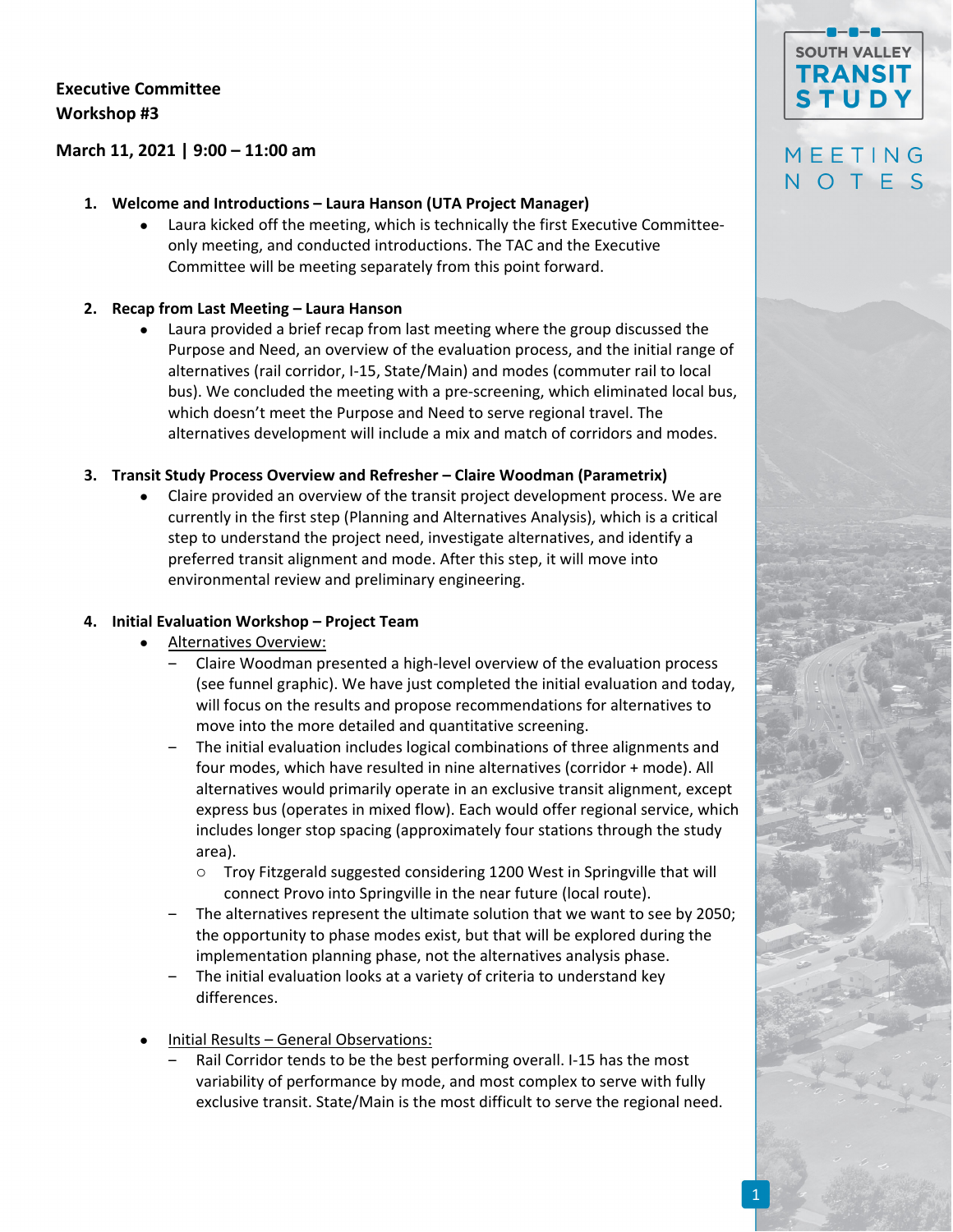- ‒ Shawn Seager (MAG) stated that this project is currently in the RTP, as a Phase 1 project. MAG is exploring funding options to get the environmental phase started immediately after this study.
- Initial Results Corridor‐Specific Observations:
	- ‒ Rail Corridor
		- o Includes commuter rail, light rail, and bus rapid transit.
		- $\circ$  Commuter rail has the greatest ability to serve regional connections. Light rail has several operational challenges and would include lower speeds. Bus rapid transit is similar to commuter rail, with reduced performance in transit connections.
		- $\circ$  There are some additional cost considerations with utilizing the Rail Corridor, to be explored as the project progresses.
	- ‒ I‐15
		- o Includes light rail, bus rapid transit, and express bus.
		- o Light rail has high transit reliability, but most costly with constructability concerns. Bus rapid transit has high transportation system impacts and constructability considerations. Express bus generally has the least impacts, but low transit reliability and potential for transit connections.
	- ‒ State/Main
		- o Includes light rail, bus rapid transit, and express bus.
		- $\circ$  Light rail has higher transit reliability, but most costly. Bus rapid transit is a mid-range alternative, with moderate reliability and impacts. Express bus has the least overall impacts, least costs, and least economic development potential, but the greatest reduced speeds and reliability due to operating in mixed flow traffic.
		- o Just because this doesn't perform well for regional high‐capacity transit service doesn't mean that it might not be a good fit for other transit service types.
- Initial Results Draft Recommendations:
	- ‒ Recommend moving commuter rail and bus rapid transit, both along the rail corridor, into more detailed evaluation. For both scenarios, explore two operational scenarios: (1) all day service and (2) AM/PM peak service.
	- ‒ Supportive of recommendation: Payson, Provo, and Springville. Laura and Claire to connect with cities that are not in attendance today.
	- ‒ Project team consulted with Bruce Cardon, UTA FrontRunner General Manager, regarding implementing another mode within the Rail Corridor right‐of‐way. There is not necessarily a fatal flaw, but will require some additional considerations to separate bus traffic from existing freight rail.
		- o Carolyn Gonot asked if we are considering alternative train sets on the Rail Corridor (e.g., DMU/EMU, smaller train sets than full 5‐car FrontRunner train). A lot of agencies are doing this for corridor extensions into growing areas. This includes the ability to convert.
			- Claire clarified that we will look at that more closely in the detailed evaluation.
		- o Mary DeLoretto clarified that UTA will have more flexibility with ownership over the Sharp‐Tintic corridor, but over the entire route, conflicts with freight lines will need to be worked out.

**SOUTH VALLEY TRANSIT STUDY**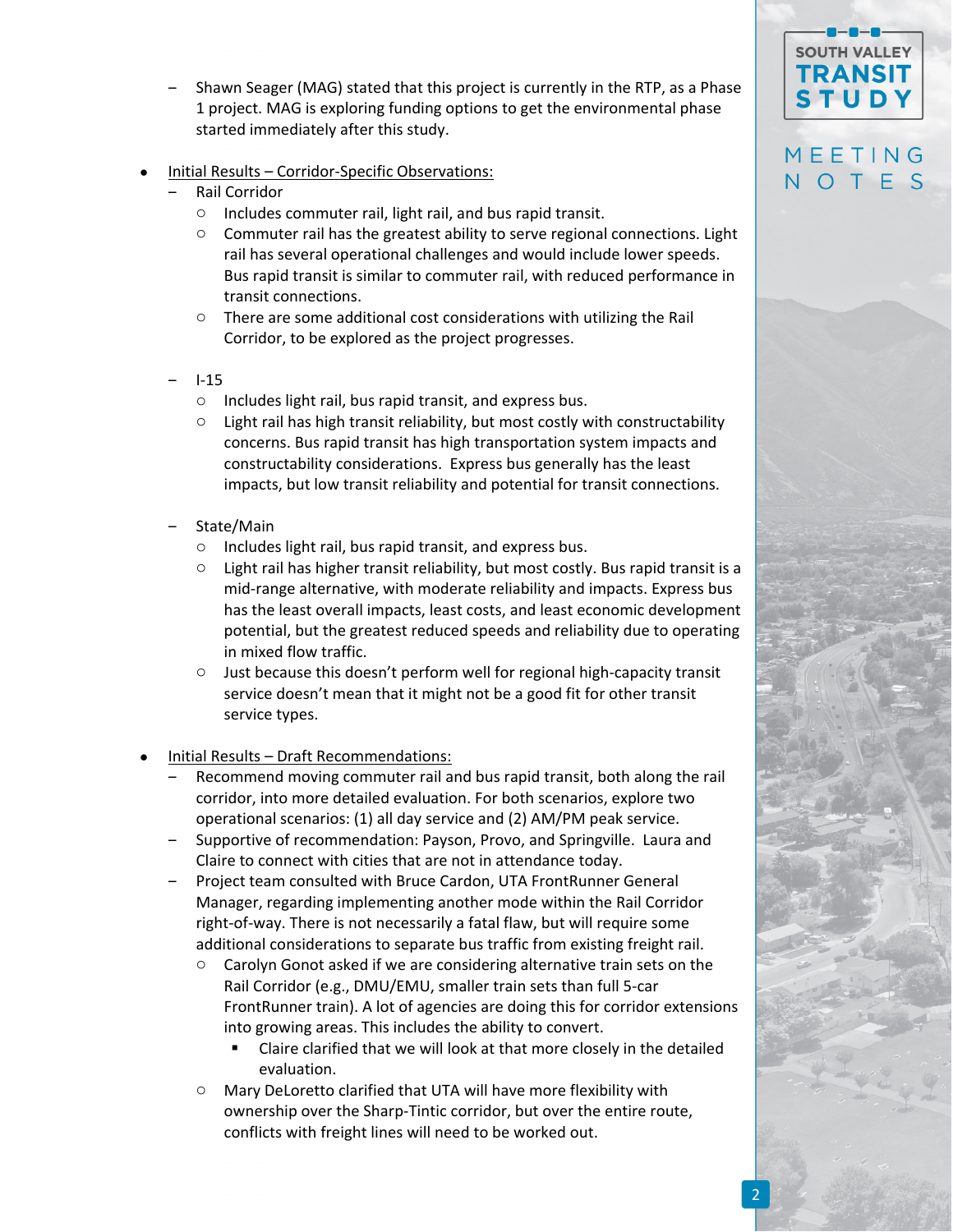- o Rob Clayton questioned the Rail Corridor commuter rail transportation system impacts rating, thinking that this option provides much greater benefits than impacts.
- o Laura Hanson explained that this area will be included in the new UTA Business Plan, which is looking at how to maximize the existing FrontRunner system. FrontRunner is like the I‐15 of transit and a critical backbone. How does it benefit riders and communities. What needs are outstanding for better service. Most of the corridor is single‐tracked, which limits the capacity, travel times, and overall flexibility. UTA is looking at where UTA may double‐track portions of the corridor.
- $\circ$  Jeff Acerson concurred that these two alternatives look like the best options. This corridor becomes the "transit backbone" to south Utah County.
- Other Key Takeaways:
	- Transit alternatives along State/Main should continue to be explored for more localized transit service.
		- o MAG has some form of high‐capacity bus planned for this corridor.
	- ‒ Express bus on I‐15 could still be considered as a possible phasing element while the long-term project is being developed, funded, and constructed.
	- Shawn Seager explained that MAG has big plans for transit growth in south Utah County. We are making the plans to manage the growth that we know is coming. We are ahead of the growth that we thought we'd be at 10 years ago and expect continued acceleration in south Utah County communities.
		- o Troy Fitzgerald continues to receive requests for new development in this study area vicinity, especially along the Sharp‐Tintic line.
		- o Local corridor preservation is critical (Shawn Seager). Local corridor preservation funds are available through the county (via MAG). Must first exhaust local tools through development approval process.
			- MAG, UTA, and local cities should come together to discuss these options further.
			- https://mountainland.org/corridor-preservation-program
		- o Rob Clayton reminded the group that there is a bottleneck on I‐15 near Springville. No viable plan for 2050 without additional capacity elsewhere; need to implement high‐capacity transit off I‐15.
- Future Steps:
	- ‒ Will advance recommended alternatives into the Detailed Evaluation, which will review similar factors in greater detail with more quantitative data.
	- ‒ With a Preferred Alternative in mind, the team will strategize implementation options (phasing, technology, etc.).

### **5. Stakeholder Engagement Update – Megan Waters (UTA) and Beau Hunter (Horrocks)**

- Megan Waters presented an overview of community engagement efforts.
- The website is live and information can be found at http://www.southvalleytransit.com.
- UTA is obtaining a community partner to support engagement with Spanishspeaking and Latino/Hispanic community.
- Coming up next: will be seeking public feedback on the Purpose and Need and initial range of alternatives.